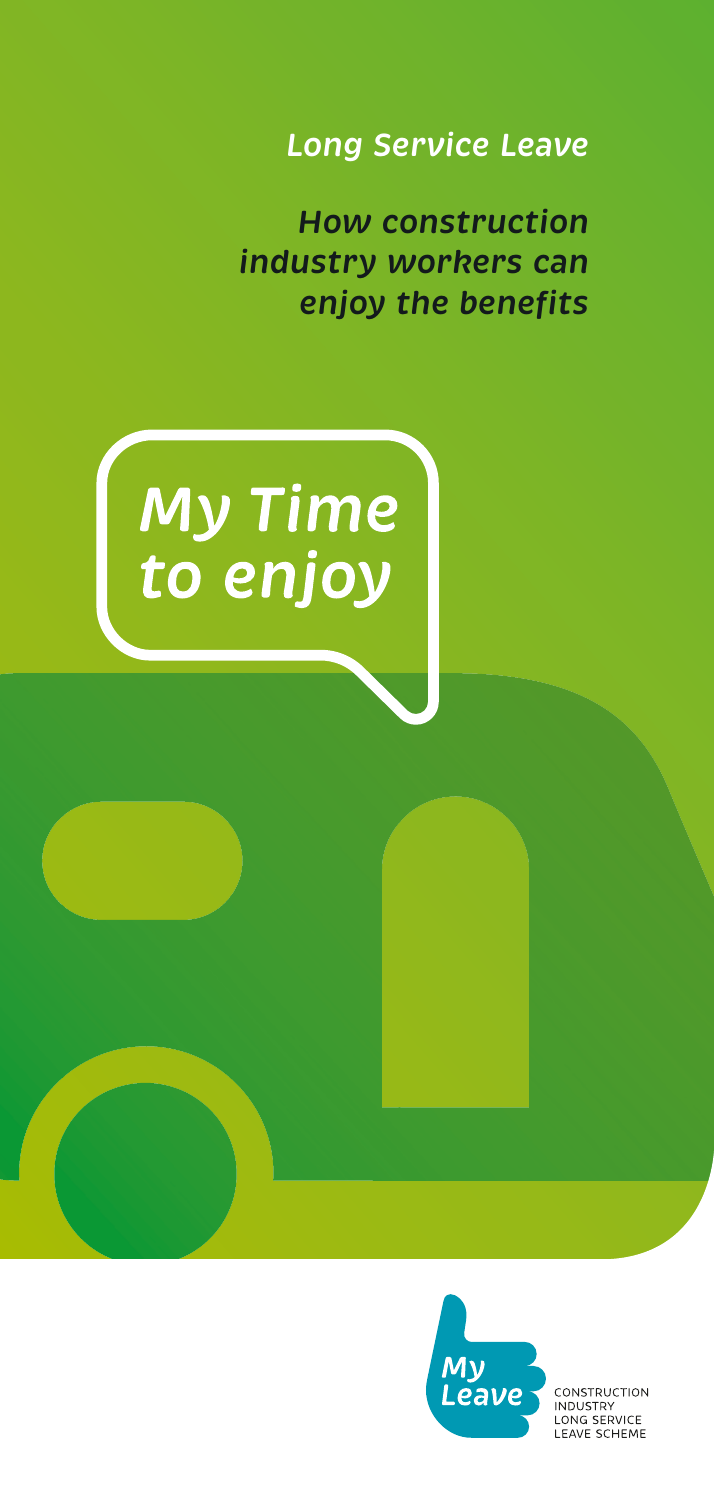*Think just because you've worked for different employers you're not entitled to long service leave?*

*As a construction industry worker, you're able to take your long service leave benefits with you from employer to employer.*



*It's your time to enjoy.*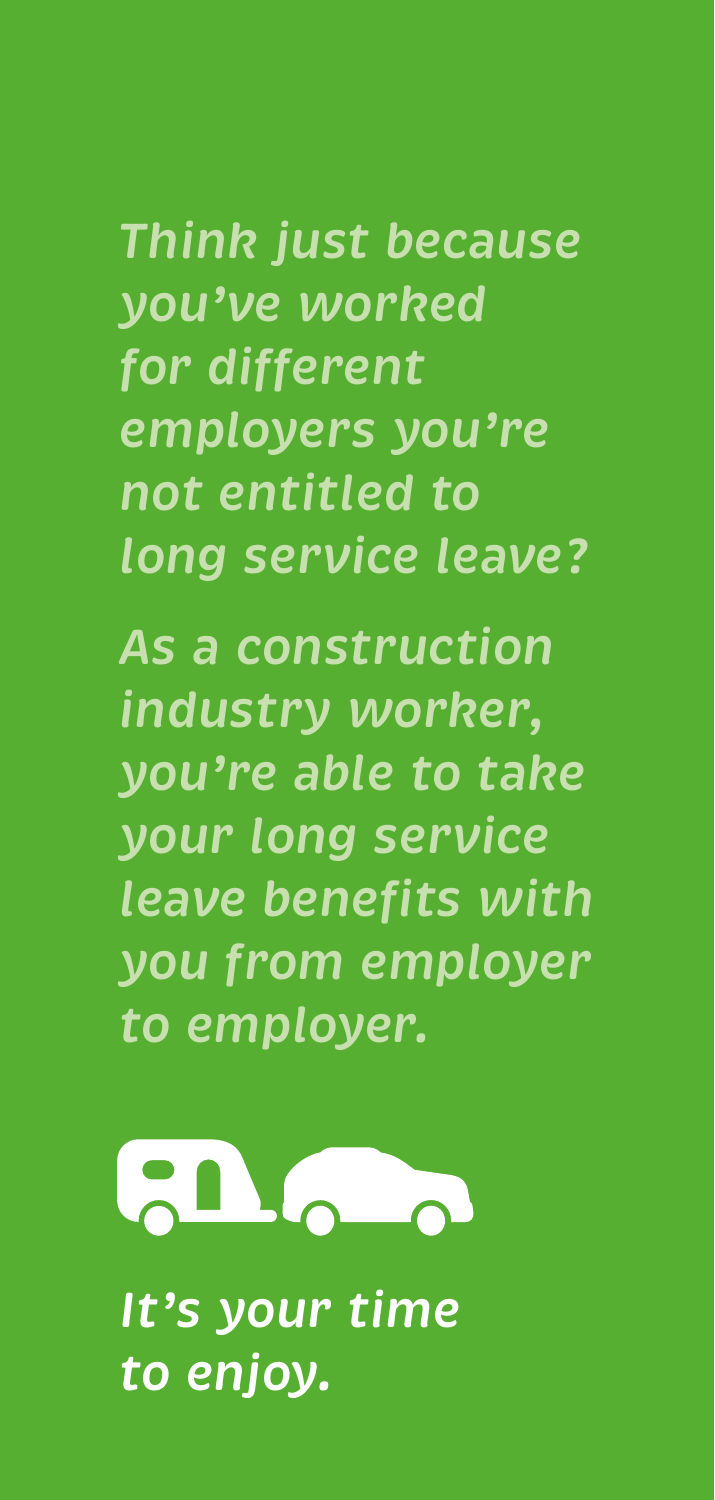# *It's your leave for the taking!*

- *Move from employer to employer, even interstate, without losing your long service leave benefits*
- *Receive up to 8⅔ weeks fully-paid long service leave after 10 years*
- *Pro-rata leave available after 7 years*
- *Your leave is managed and paid by the Construction Industry Long Service*  Leave Payments Board, *Your leave is managed and<br>paid by the Construction<br>Industry Long Service<br>Leave Payments Board, trading as MyLeave*
- *to eligible construction Benefit is only available industry workers who to eligible construction work on site industry workers who work on site*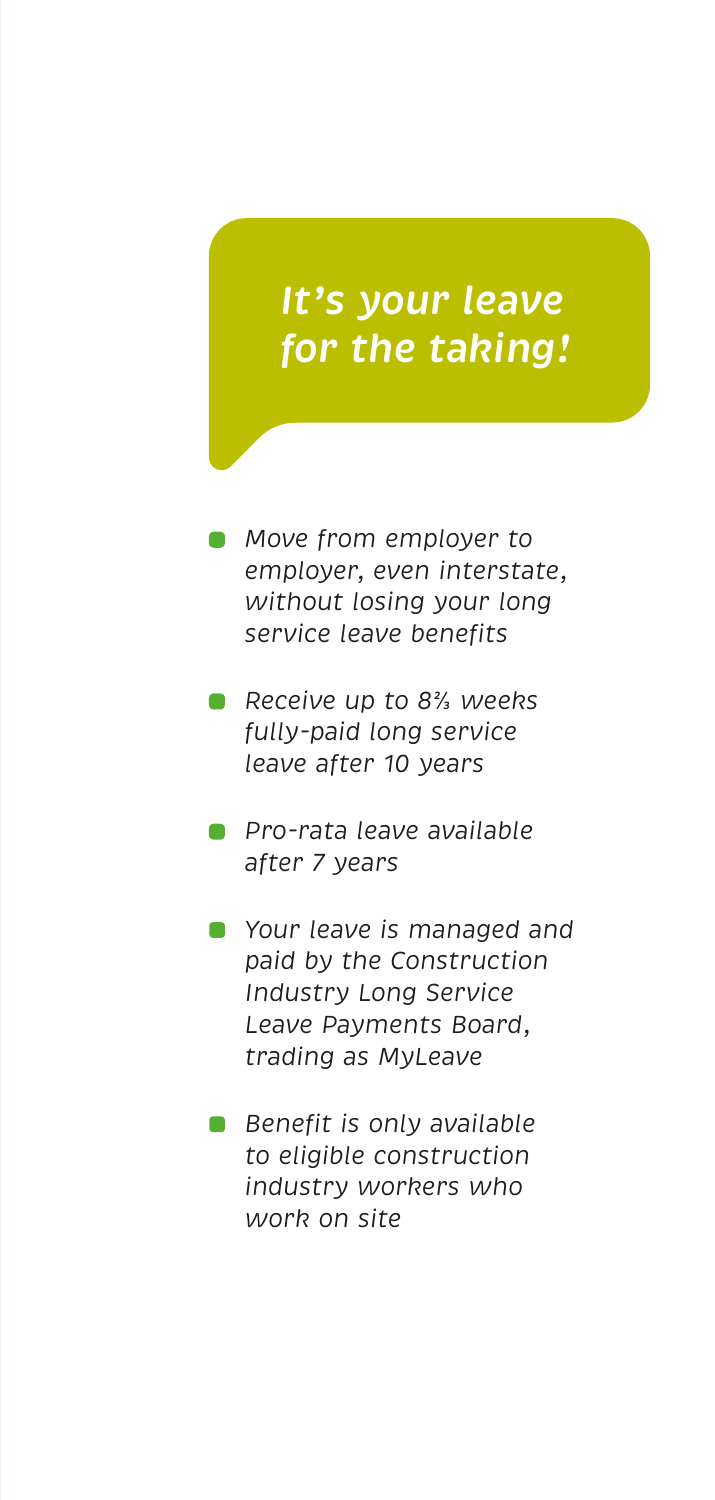# *Your Entitlements*

In Western Australia, to be entitled to a long service In Western Australia, to be entitled to a long service leave benefit you normally must accrue a minimum of 7 leave benefit you normally must accrue a minimum of 7 years of service with a single employer. years of service with a single employer.

However if you work on site in the construction industry, However, if you work on site in the construction industry, you may find yourself working with many employers over you may find yourself working with many employers over the same period. the same period.

That's why a portable long service leave Scheme That's why a portable long service leave Scheme has been established by the Government exclusively for<br>construction industry workers. construction industry workers.

The Scheme allows you to carry your long service leave The Scheme allows you to carry your long service leave benefits from employer to employer. So, it doesn't matter how many employers you've worked for, you can still enjoy the long service leave benefits you're entitled to. how many employers you've worked for, you can still enjoy the long service leave benefits you're entitled to.

All you have to do is register. All you have to do is register.

### *Who We Are*

The Scheme is run by a Board set up by the Government The Scheme is run by a Board set up by the Government<br>with representatives from both unions and employers. The Board is called the "Construction Industry Long The Board is called the "Construction Industry Long<br>Service Leave Payments Board", trading as MyLeave.

# *How The Scheme Works*

#### **Does it cost anything to register?**

NO!

#### **Who pays for the Scheme?**

Your employer. It costs you nothing.

#### **Who can register?**

All those employed on site in the construction industry All those employed on site in the construction industry in a classification of work referred to in the prescribed in a classification of work referred to in the prescribed Awards listed in the back of this brochure.

#### **What types of work are included in the construction industry?**

Such work includes all construction, alteration, Such work includes all construction, alteration, renovation, repair or maintenance to any building, renovation, repair or maintenance to any building, structure or works whether commercial, industrial structure or works whether commercial, industrial, domestic, new or existing and also includes the installation maintenance of or repairs to fixtures or installation maintenance of or repairs to fixtures or plant and equipment to name a few.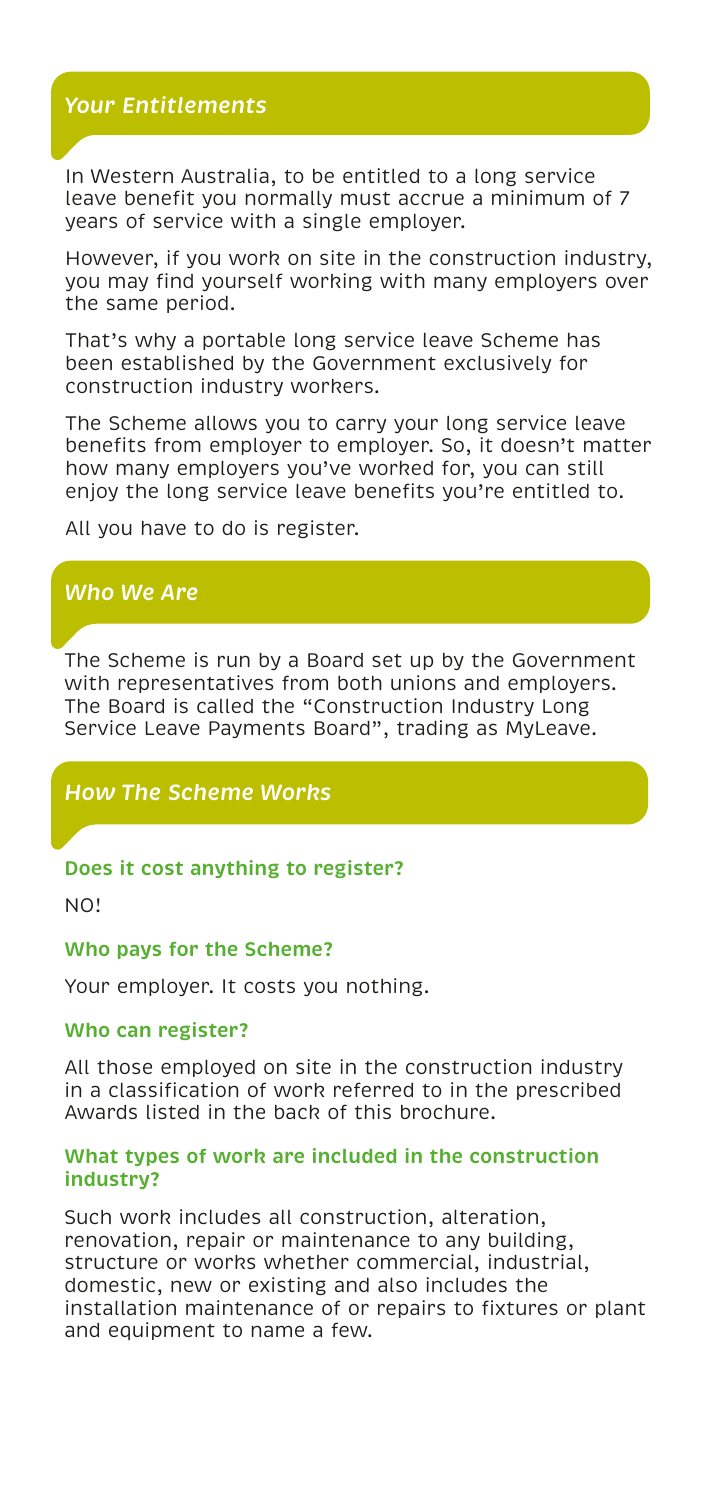#### **What benefits does the Scheme offer?**

After accruing 10 years of service in the Scheme employees get 8⅔ weeks paid long service leave with an additional 4⅓ weeks leave for each additional 5 years of service after that. Pro rata (proportionate) leave of 6 weeks is available after only 7 years. Pro rata leave can be taken with the approval of your employer. There are also other pro rata (proportionate) benefits.

#### **Pro Rata (proportionate) benefits.**

On termination of your employment, if you have accumulated at least 7 years of service in the Scheme you can claim a lump sum payment of all accrued long service leave in the Scheme. accumulated at least 7 years of service in the Scheme<br>you can claim a lump sum payment of all accrued long<br>service leave in the Scheme.<br>Where an employee who has accumulated at least 7 years

of service dies a pro rata payment will be paid to the dependent spouse of the employee or to the employee's estate.

#### **How Much Do I Get Paid and Who Pays Me? How much do I get paid and who pays me?**

MyLeave pays you at your ordinary rate of pay averaged MyLeave pays you at your ordinary rate of pay averaged over your last 220 days of service in the construction over your last 220 days of service in the construction industry.  $\mathcal{L}_{\mathcal{A}}$  is a paid leave loading leave loading leave loading leave loading leave loading leave loading leave loading leave loading leave loading leave loading leave loading leave loading leave loading leave loading

If you are entitled to paid leave, ordinary pay means the rate of pay (disregarding any leave loading) to which you are entitled for leave (other than long service leave) to which you are entitled.

**How does the Scheme work?** leave loading but does include other amounts such as rental allowance, utilities allowance, living away from home allowance etc. - if these allowances are due to you when on paid leave. When on paid leave based based of  $\mathcal{L}$ Please note that ordinary pay does not include annual

If you are not entitled to paid leave (other than long service leave), your ordinary pay is the rate of pay to which you are entitled for ordinary hours of work. For instance, the ordinary rate for casuals will include casual loading, other applicable allowances, and may include weekend<br>worb  $\overline{\phantom{a}}$ work.

# **How does the Scheme work?**

Every three months employers advise MyLeave of how **construction industry?** many days each employee has worked for them in the Euristi action maastry and pay a levy to my Leave bat a percentage of the employees' ordinary rate of pay. construction industry and pay a levy to MyLeave based on

MyLeave keeps a record of the days in the construction industry and the ordinary rate of pay for each employee registered with MyLeave.

Each employee can be credited with a maximum of 220 days per year towards their long service leave entitlement.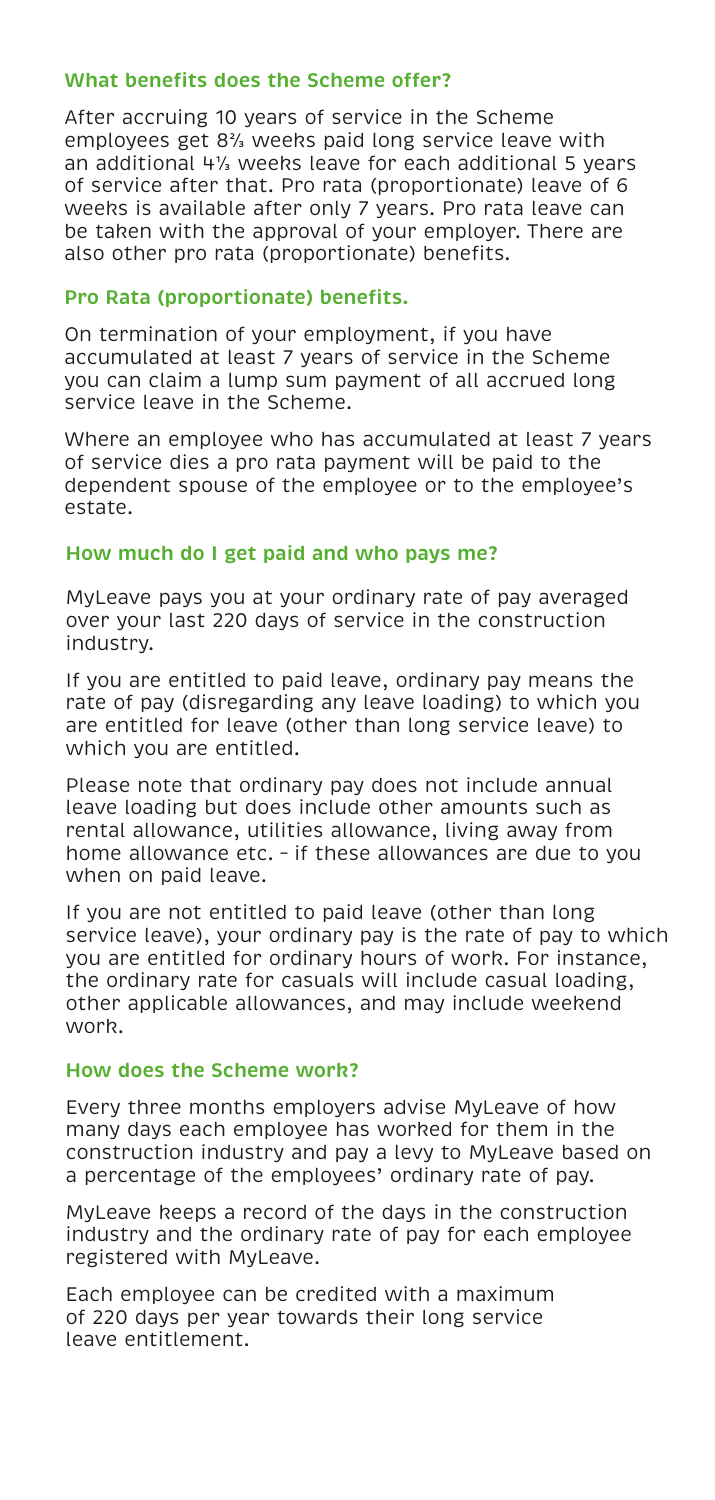#### **What happens if I have a break from or leave the construction industry?**

Employees may have breaks from the industry of up to 2 years in the first 5 years of service and up to 4 years after that without losing any accrued service days. Naturally these breaks do not count towards your entitlement.

If you exceed these breaks, then you lose any service accrued to date. Note: this is not a superannuation Scheme and employees are allocated days in the Scheme not monies and no monetary value is attached to these days.

Employees who do not achieve the minimum of 7 years of service required to gain a benefit in the Scheme are not due for any payment from the Scheme regardless of the circumstances. MyLeave has no discretion in the matter.

#### **What if I leave WA and work in another State?**

WA has an agreement with the Schemes operating in other States and you will not lose any service in WA if you continue to work in the construction industry in another State or Territory. You can use service in another State to gain an entitlement with the State you are currently working in.

Please note that preservation of your WA service is subject to the breaks in service rules under the WA Scheme.

# *Are You Registered?*

#### **How do I apply for registration?**

You may be automatically registered when an employer includes you on a quarterly statement made to MyLeave.

If you are unsure, please complete and submit an 'Employee Application Form' which can be obtained from our website **www.myleave.wa.gov.au**

If it is found that you are not in a classification of work covered by the Scheme you will be advised accordingly.

#### **What happens then?**

You will be sent a letter containing your registration card and number, and a password to access your service details and update your address details using MyLeave's website **www.myleave.wa.gov.au**

Each year you will receive an Annual Notice which will advise of the total accrued service towards your long service leave entitlement.

**NOTE:** It is important that you keep your email address details up to date so that you receive your Annual Notices. Failure to do so could result in loss of service days that you may be entitled to.

If you do not receive your registration card within a few weeks, please contact MyLeave.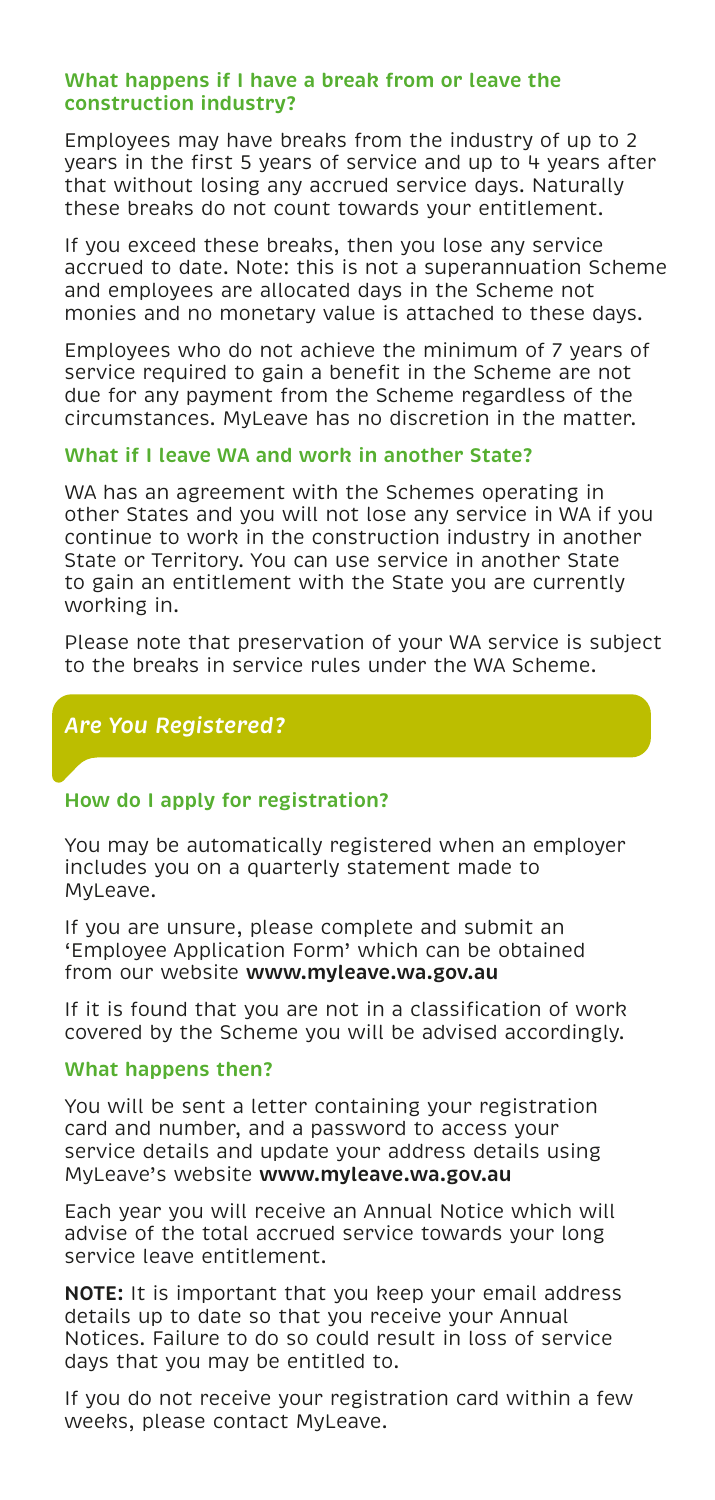# *List of Prescribed Awards*

- Aluminium Industry Award 2020
- Asphalt Industry Award 2020
- Australian Workers' Union Asphalt and Bitumen Industry (WA) Award 1988
- Australian Workers' Union Construction and Maintenance Award 1989
- Australian Workers' Union Construction and Maintenance (Consolidated) Award 1987
- Australian Workers' Union Construction, Maintenance and Services (W.A. Government) Award 1984 (Limited to temporary employees in receipt of an industry allowance under the award)
- AWU Geomembrane and Geotextile Installation Award 1989
- Bitumen Spraying Services Award 1985
- Building and Construction General On-site Award 2020
- Dredging Industry Award 2020
- Drilling and Exploration Industry (AWU) Award 1998
- Electrical, Electronic and Communications Contracting Award 2020
- Gardening and Landscaping Services Award 2020
- Joinery and Building Trades Award 2020
- Manufacturing and Associated Industries and Occupations Award 2020
- Mining Industry Award 2020
- Mobile Crane Hiring Award 1990
- Mobile Crane Hiring Award 2020
- National Building and Construction Industry Award 1990
- Pest Control Industry Award 2020
- Plumbing and Fire Sprinklers Contracting Award 2020
- Plumbing Industry (Qld and W.A.) Award 1979
- Professional Divers' Award 1988
- Professional Diving Industry (Industrial) Award 2020
- Sprinkler Pipe Fitters' Award 1975
- Telecommunications Services Award 2020 (Limited to employees in the classification structure A.1.3 Technical Streat in Schedule A of the award)
- Transport Workers Spraypave Pty Ltd Award 1990
- Western Australian Civil Contracting Award 1998
- Air Conditioning and Refrigeration Industry (Construction and Servicing) Award No. 10 of 1979
- Building Trades Award 1968
- Building Trades (Construction) Award 1987
- Building Trades (Government) Award 1968 (Limited to temporary employees)
- Earth Moving and Construction Award
- Electrical Contracting Industry Award R 22 of 1978
- Electrical Trades (Security Alarms Industry) Award 1980
- Electronics Industry Award No. A22 of 1985
- Engine Drivers' (Building and Steel Construction) Award No. 20 of 1973
- Engineering Trades (Government) Award, 1967 Award Nos. 29, 30 and 31 of 1961 and 3 of 1962 (Limited to temporary employees in receipt of an iallowance for construction work under the award)
- Foremen (Building Trades) Award 1991
- Furniture Trades Industry Award (Limited to cabinet making and flooring covering)
- Gate, Fence and Frames Manufacturing Award
- Industrial Spraypainting and Sandblasting Award 1991
- Lift Industry (Electrical and Metal Trades) Award 1973
- Mechanical and Electrical Contractors (North West Shelf Project Platform) Award 1986
- Metal Trades (General) Award
- Pest Control Industry Award
- Radio and Television Employees' Award
- Sheet Metal Workers' Award No. 10 of 1973
- Thermal Insulation Contracting Industry Award